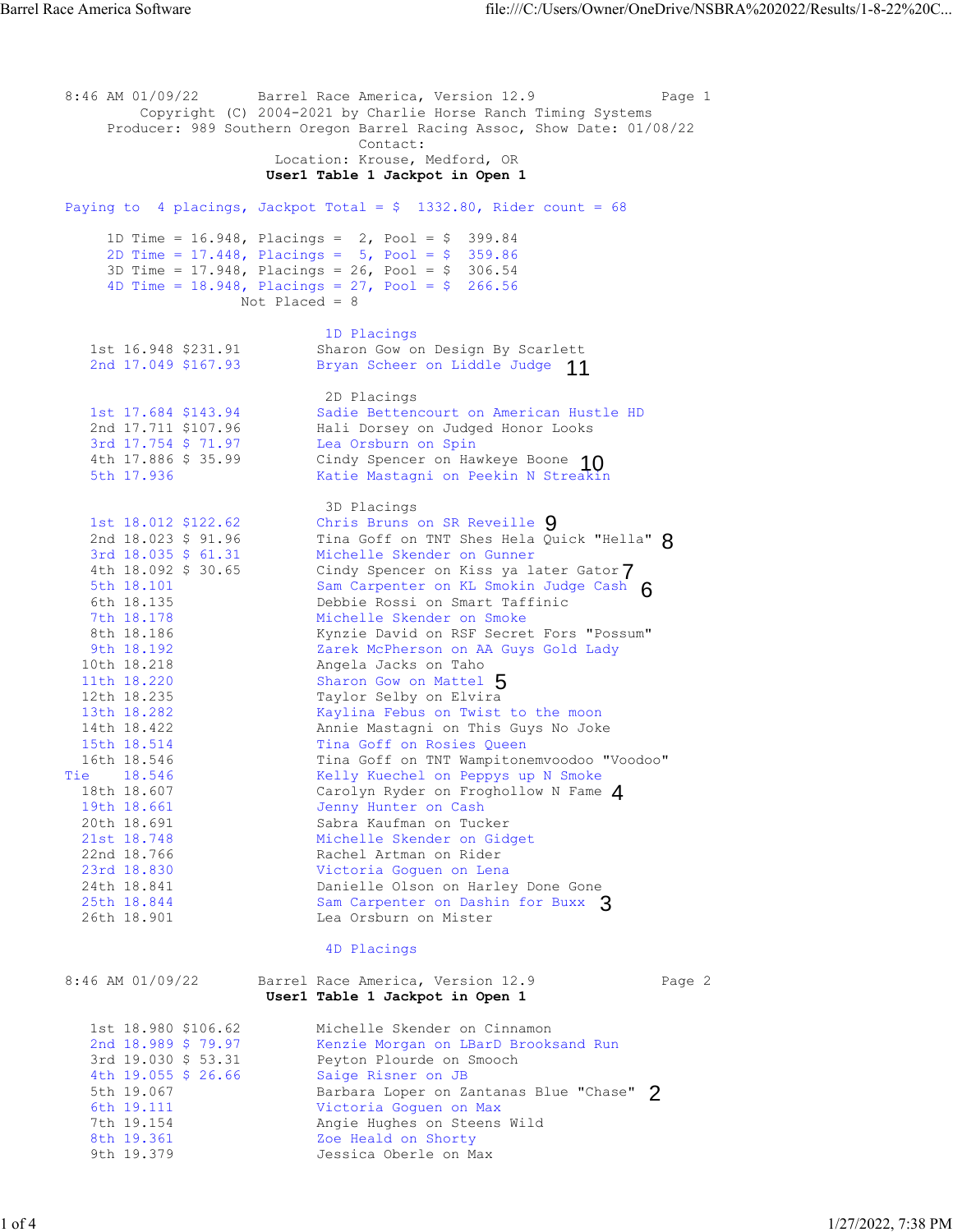|        |               | 10th 19.392             | Lucy Mialkovsky on Cruz                                                        |                    |
|--------|---------------|-------------------------|--------------------------------------------------------------------------------|--------------------|
|        |               | 11th 19.461             | Alexandria Schmidt on Shooting Fast                                            |                    |
|        |               | 12th 19.483             | Lexie Pickering on AP Lena Nic                                                 |                    |
|        |               | 13th 19.506             | Julie Parker on Bee                                                            |                    |
|        |               | 14th 19.509             | Madeline Mastagni on This Guys Smooth                                          |                    |
|        |               | 15th 19.616             | Laney Staten on Cashin In Again                                                |                    |
|        |               | 16th 19.617             | Sierra Larson on Cool Bar Quixote                                              |                    |
|        |               | 17th 19.661             | Ashley Day on Goose                                                            |                    |
|        |               | 18th 19.662             | Michelle Skender on Ruby                                                       |                    |
|        |               | 19th 20.216             |                                                                                |                    |
|        |               |                         | Hallie Woodruff on GM Movin Proud                                              |                    |
|        |               | 20th 20.328             | Roxy Baker on Nova                                                             |                    |
|        |               | 21st 20.349             | Josie Sutherland on JR Hotr Thana Pistol                                       |                    |
|        |               | 22nd 20.457             | Jolene Myers on Cash                                                           |                    |
|        |               | 23rd 20.495             | Isabelle Brown on Jewell                                                       |                    |
|        |               | 24th 20.585             | Carolyn Ryder on Friday Night Cat                                              |                    |
|        |               | 25th 22.222             | Leann Tucker on Oh Zay "Jose" 1                                                |                    |
|        |               | 26th 23.494             | Jasmine Peeler on Payton                                                       |                    |
|        |               | 27th 28.060             | Laura Sutherland on Slick N Awesome                                            |                    |
|        | N/T           | 417.454                 | Sharon Gow on Honored by the Bay                                               |                    |
|        | N/T           | 417.522                 | Debbie Rossi on Clent Cajun Walker "Her Broom"                                 |                    |
|        | N/T           | 420.678                 | Addison Proudfit on Lightnings Flash "Marci"                                   |                    |
|        | N/T           | 425.421                 | Kaitlyn Horton on Arthur                                                       |                    |
|        | N/T           | 428.147                 | Kira Stevenson on Apollo                                                       |                    |
|        | N/T           | 435.863                 | Chris Trefethen on Bentley                                                     |                    |
|        | $N/T$ 450.000 |                         | Shenia Smith on CC                                                             |                    |
|        | N/T           | 500.000                 | Reagan Quinones on Taz                                                         |                    |
|        |               |                         |                                                                                |                    |
|        |               | $8:46$ AM $01/09/22$    | Barrel Race America, Version 12.9<br>Page 3<br>User1 Table 1 Jackpot in Open 2 |                    |
|        |               |                         | Paying to 4 placings, Jackpot Total = $$1038.80$ , Rider count = 53            |                    |
|        |               |                         |                                                                                |                    |
|        |               |                         | 1D Time = 16.948, Placings = $3$ , Pool = $$311.64$                            |                    |
|        |               |                         | 2D Time = $17.448$ , Placings = 5, Pool = \$ 280.48                            |                    |
|        |               |                         | 3D Time = $17.948$ , Placings = $22$ , Pool = \$ 238.92                        |                    |
|        |               |                         | 4D Time = $18.948$ , Placings = $14$ , Pool = \$ 207.76                        |                    |
|        |               |                         | Not Placed = $9$                                                               |                    |
|        |               |                         |                                                                                |                    |
|        |               |                         | 1D Placings                                                                    |                    |
|        |               | 1st 16.948 \$138.06     | Sharon Gow on Design By Scarlett                                               |                    |
|        |               | 2nd 17.049 \$103.78     | Bryan Scheer on Liddle Judge $8$                                               |                    |
|        |               | 3rd 17.231 \$ 69.81     | Sadie Bettencourt on American Hustle HD                                        |                    |
|        |               |                         |                                                                                |                    |
|        |               |                         | 2D Placings                                                                    |                    |
|        |               | 1st 17.517 \$112.19     | Tina Goff on Rosies Queen                                                      |                    |
|        |               | 2nd 17.694 \$ 84.14     | Katie Mastagni on Peekin N Streakin                                            |                    |
|        |               | 3rd 17.711 \$ 56.10     | Hali Dorsey on Judged Honor Looks                                              |                    |
|        |               | 4th 17.754 \$ 28.05     | Lea Orsburn on Spin                                                            |                    |
|        |               | 5th 17.886              | Cindy Spencer on Hawkeye Boone /                                               |                    |
|        |               |                         |                                                                                |                    |
|        |               |                         | 3D Placings                                                                    |                    |
|        |               | 1st 18.012 \$ 95.57     | Chris Bruns on SR Reveille $6$                                                 |                    |
|        |               | 2nd $18.040 \div 71.68$ | Zarek McPherson on AA Guys Gold Lady                                           |                    |
|        |               | 3rd 18.082 \$ 47.78     | Tina Goff on TNT Wampitonemvoodoo "Voodoo"                                     |                    |
|        |               | 4th 18.092 \$ 23.89     | Cindy Spencer on Kiss ya later Gator 5                                         |                    |
|        |               |                         |                                                                                |                    |
|        |               | 5th 18.109              | Tina Goff on TNT Shes Hela Quick "Hella" 4                                     |                    |
|        |               | 6th 18.175              | Angie Hughes on Steens Wild                                                    |                    |
|        |               | 7th 18.186              | Kynzie David on RSF Secret Fors "Possum"                                       |                    |
|        |               | 8th 18.220              | Sharon Gow on Mattel 3                                                         |                    |
|        |               | 9th 18.367              | Debbie Rossi on Smart Taffinic                                                 |                    |
|        |               | 10th 18.385             | Madeline Mastagni on This Guys Smooth                                          |                    |
|        |               | 11th 18.388             | Rachel Artman on Rider                                                         |                    |
|        |               | 12th 18.425             | Alexandria Schmidt on Shooting Fast                                            |                    |
|        |               | 13th 18.484             | Kaylina Febus on Twist to the moon                                             |                    |
|        |               | 14th 18.503             | Barbara Loper on Zantanas Blue "Chase" ?                                       |                    |
|        |               | 15th 18.546             | Kelly Kuechel on Peppys up N Smoke                                             |                    |
|        |               | 16th 18.601             | Victoria Goguen on Lena                                                        |                    |
|        |               | 17th 18.607             | Carolyn Ryder on Froghollow N Fame 1                                           |                    |
|        |               | 18th 18.608             | Lea Orsburn on Mister                                                          |                    |
|        |               | 19th 18.622             | Sabra Kaufman on Tucker                                                        |                    |
|        |               |                         |                                                                                |                    |
|        |               |                         |                                                                                |                    |
|        |               |                         |                                                                                |                    |
| 2 of 4 |               |                         |                                                                                | 1/27/2022, 7:38 PM |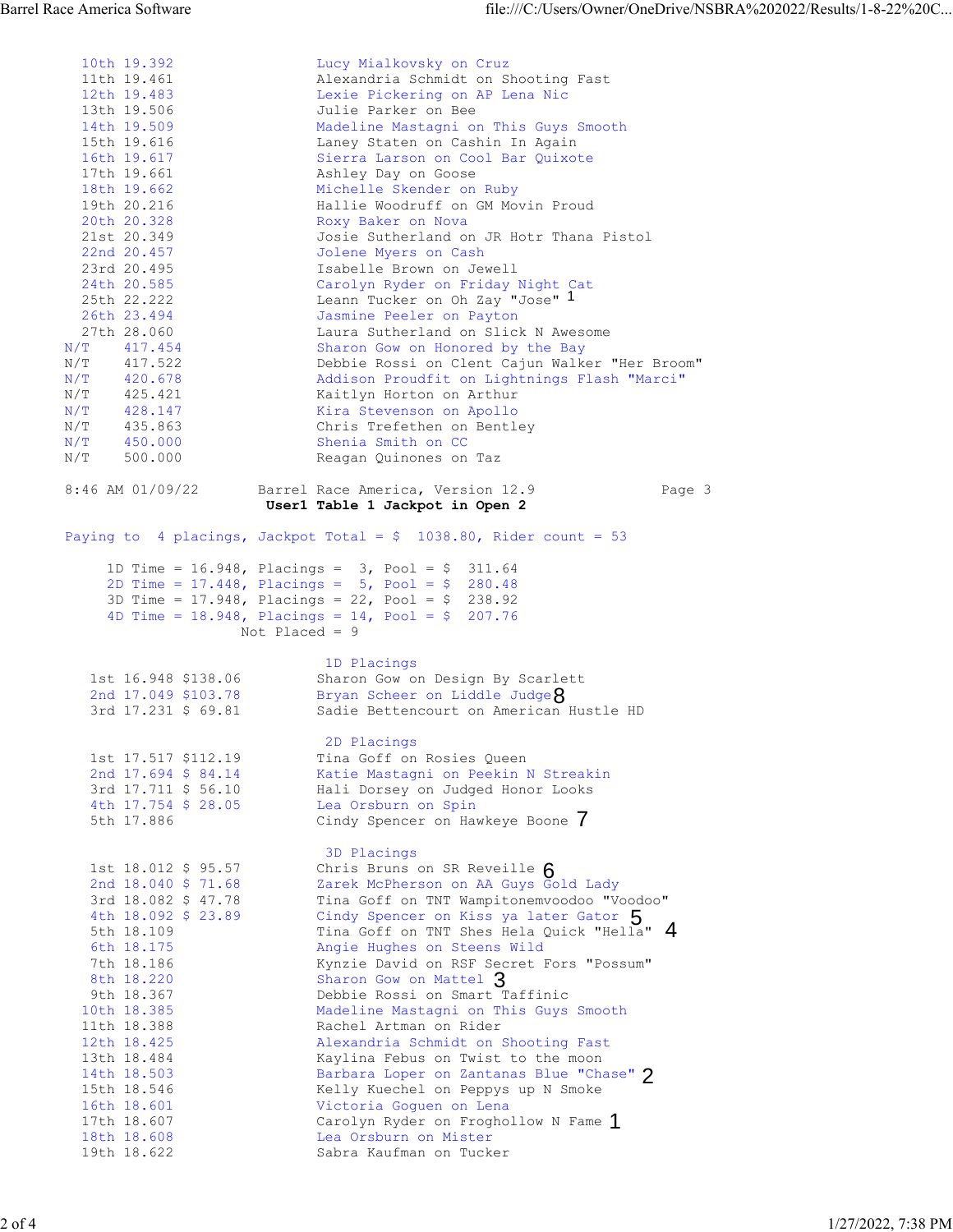20th 18.643 Angela Jacks on Taho 21st 18.755 Isabelle Brown on Jewell Sierra Larson on Cool Bar Quixote 4D Placings 1st 18.972 \$ 83.10 Saige Risner on JB 2nd 19.111 \$ 62.33 Victoria Goguen on Max 3rd 19.325 \$ 41.55 Jessica Oberle on Max 4th 19.447 \$ 20.78 Laney Staten on Cashin In Again 5th 19.506 Julie Parker on Bee 8:46 AM 01/09/22 Barrel Race America, Version 12.9 Page 4  **User1 Table 1 Jackpot in Open 2**  6th 19.771 Roxy Baker on Nova 7th 20.112 Ashley Day on Goose 8th 20.216 Hallie Woodruff on GM Movin Proud 9th 20.585 Carolyn Ryder on Friday Night Cat 10th 20.927 Josie Sutherland on JR Hotr Thana Pistol 11th 22.950 Jasmine Peeler on Payton 12th 24.181 Heather Porter on June 13th 27.665 Laura Sutherland on Slick N Awesome 14th 28.673 Shenia Smith on CC N/T 417.454 Sharon Gow on Honored by the Bay N/T 417.522 Debbie Rossi on Clent Cajun Walker "Her Broom" N/T 419.019 Jolene Myers on Cash N/T 419.213 Jenny Hunter on Cash N/T 419.281 Kenzie Morgan on LBarD Brooksand Run N/T 420.128 Addison Proudfit on Lightnings Flash "Marci" N/T 423.404 Emilee Porter on Cochina N/T 435.863 Chris Trefethen on Bentley N/T 500.000 Reagan Quinones on Taz 8:46 AM 01/09/22 Barrel Race America, Version 12.9 Page 5  **USER3 Table 1 Jackpot in Youth**  Paying to 3 placings, Jackpot Total =  $$ 264.60$ , Rider count = 21 1D Time = 17.684, Placings = 1, Pool = \$ 113.78 2D Time = 18.184, Placings = 0, Pool = \$ 0.00 3D Time = 18.684, Placings = 4, Pool = \$ 87.32 4D Time = 19.684, Placings = 11, Pool = \$ 63.50 Not Placed  $= 5$ 1D Placings<br>1st 17.684 \$113.78 Sadie Betten Sadie Bettencourt on American Hustle HD 3D Placings 1st 18.852 \$ 37.55 Lexi Hyde on Calamity 2nd 19.154 \$ 28.81 Isabelle Brown on Jewell 3rd 19.212 \$ 20.96 Lucy Mialkovsky on Cruz 4th 19.213 Emilee Porter on Cochina 4D Placings 1st 19.801 \$ 27.31 Alina VanOrnum on Joleen 2nd 20.166 \$ 20.96 Emily Connor on Cash on Money 3rd 20.429 \$ 15.24 Evangalina Reppert on Hot Rod 4th 20.559 Emilee Porter on Keni 5th 20.611 Hallie Woodruff on GM Movin Proud 6th 20.815 Roxy Baker on Nova 7th 21.531 Annie Mastagni on Smoke in my Mirra 8th 22.122 Kaitlyn Horton on Arthur 9th 22.358 Juliet Dennis on Missy 10th 23.014 Kali Nascimento on Tootsie 11th 26.162 Roxy Baker on Cooper N/T 400.000 Reagan Quinones on Taz N/T 418.773 Saige Risner on JB N/T 419.664 Tommy Golden on Honey N/T 420.678 Addison Proudfit on Lightnings Flash "Marci" N/T 420.880 Tiersa McPherson on Buster Brown